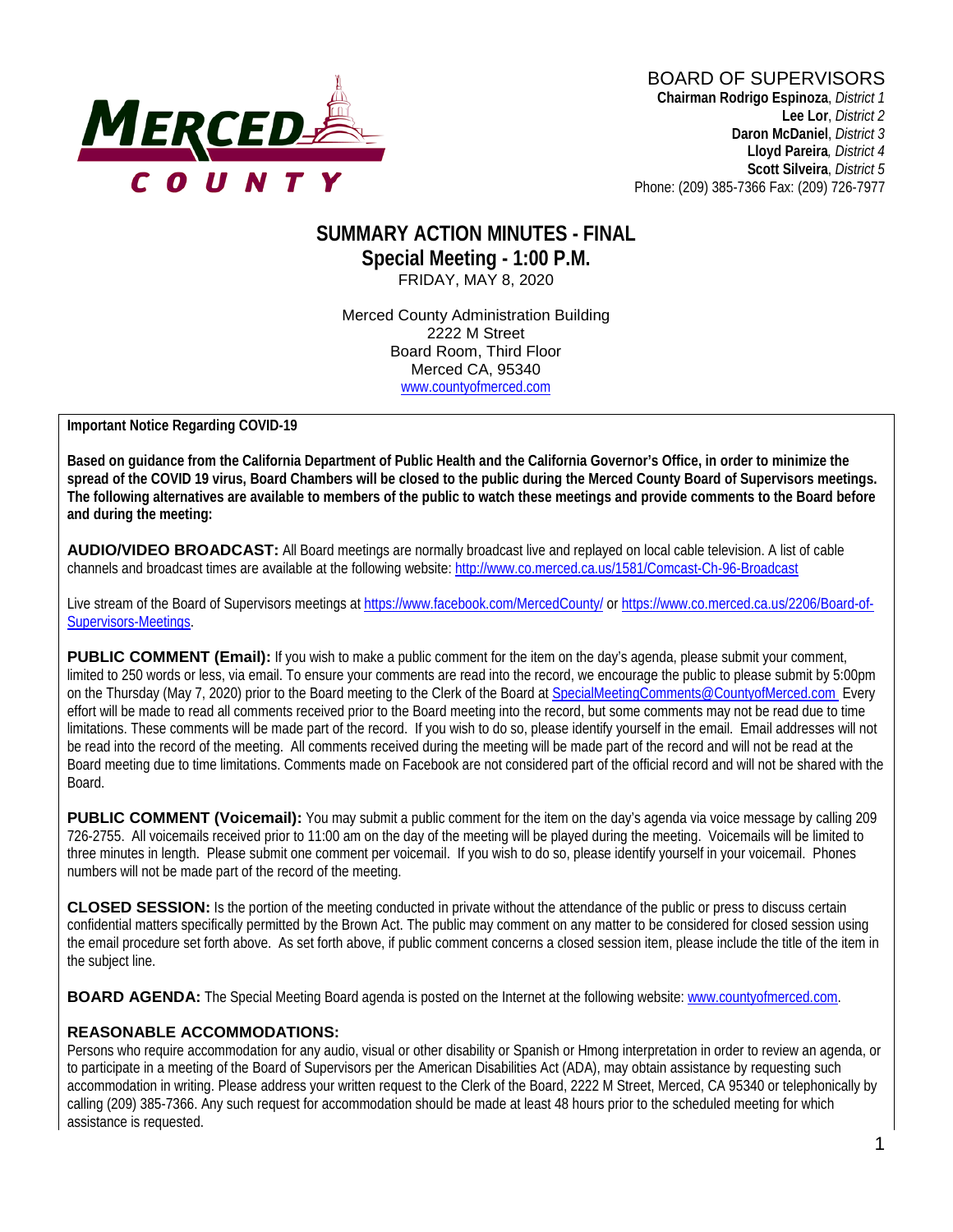**Spanish and Hmong interpreters are available.**

**Interpretes de espanol y hmong estan disponibles.**

**Peb muaj tug paab txhais lug Mev hab Hmoob.**

#### SCHEDULED ITEMS

#### **1:00 P. M. INVOCATION led by Supervisor Lloyd Pareira/PLEDGE OF ALLEGIANCE**

*In order to minimize the spread of COVID-19 the Board Chambers is closed to the public. Members of the public are able to submit comments via email and voicemail.*

**PUBLIC OPPORTUNITY TO SPEAK ON ITEMS ON THE BOARD'S AGENDA.**

## *REVIEW BOARD ORDER – SEE PAGE 3*

#### **REPORTS/BOARD DIRECTION**

County Executive Officer, County Counsel, Board of Supervisors Members

## REGULAR CALENDAR

## BOARD ACTION

#### EXECUTIVE OFFICE

1. 1) Discuss and possibly approve Merced County Readiness Plan and related documents in order to move forward with the Governor's Staged Reopening, and authorize any technical adjustments based on updated State information/direction; and, 2) Authorize the Chairman to sign or attest the plan and any other related documents.

**MODIFIED RECOMMENDATION AYES: ALL**

# *REVIEW BOARD ORDER – SEE PAGES 3 AND 4*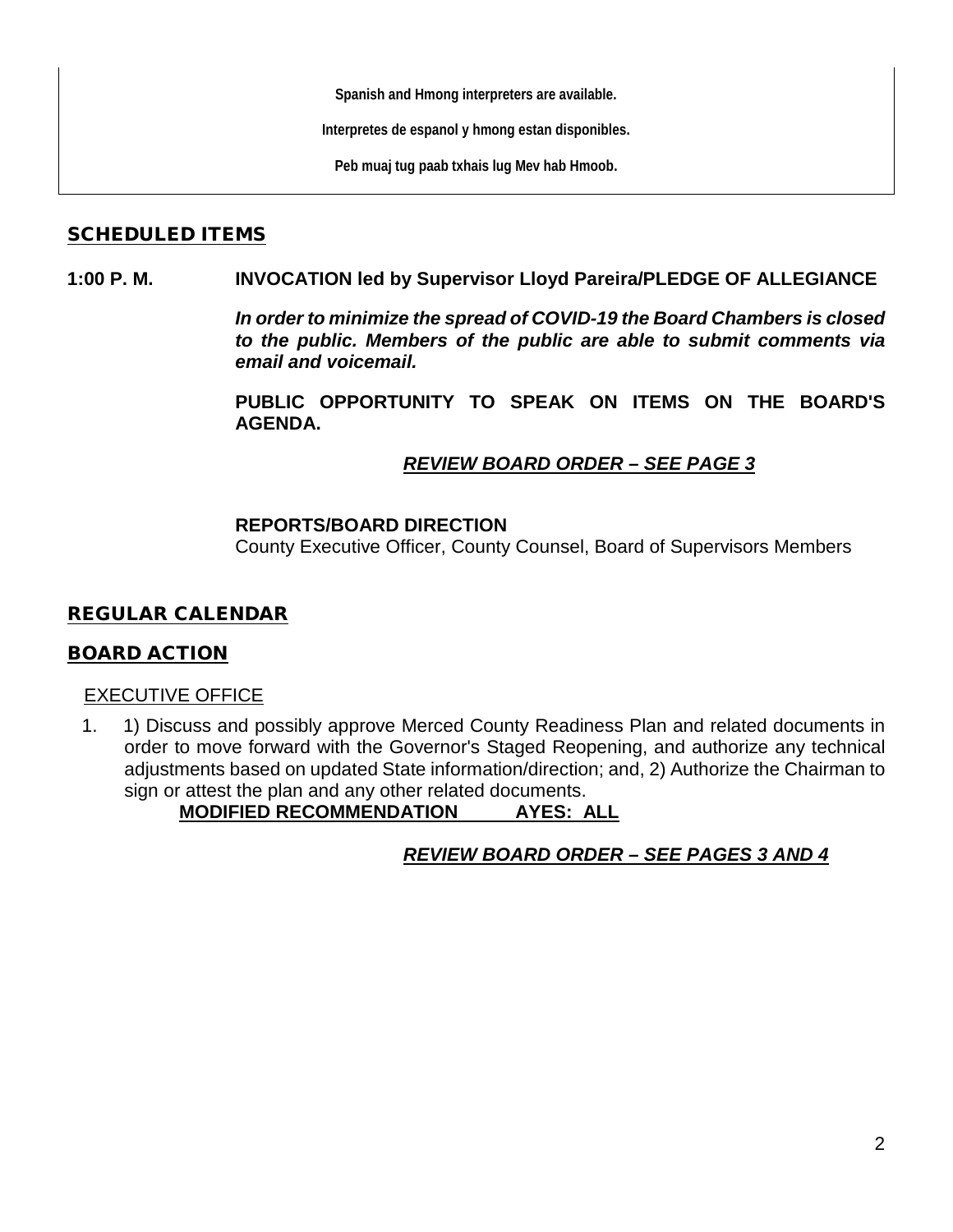#### **BOARD ORDERS – SUMMARY ACTION MINUTES – MAY 8, 2020 SPECIAL MEETING**

#### **10:00 A.M. SCHEDULED ITEM 2020-05-08 PUBLIC OPPORTUNITY**

*Public Comments received via email and voicemail for Public Opportunity are on file with the Clerk*

Public Comments submitted from the following:

Daniel Dastrup regarding other counties in the State that have reopened their dental practices.

Jeremy Skinner, DDS and President of The Yosemite Dental Society urges the Board of Supervisors to allow dentists to return to providing all services that fall under the scope of dentistry that their licenses allow.

Present: Espinoza, Lor, McDaniel, Pareira, Silveira

# **ACTION ITEM NO. 1**

# **2020-05-08 EXECUTIVE OFFICE**

The Clerk announces item to discuss and possibly approve Merced County Readiness Plan and related documents in order to move forward with the Governor's Staged Reopening, and authorize any technical adjustments based on updated State information/direction; and authorize the Chairman to sign or attest the plan and any other related documents is before the Board for consideration.

Jim Brown, County Executive Officer states that Board members have expressed interest in a Special Board Meeting that the Chairman set for today after hearing from the State on the new Health Order.

Rebecca Nanyonjo-Kemp, Director of Public Health reviews a power point presentation covering the following: Reopening Merced County in a Thoughtful and Safe Manner, Overview, Merced County COVID-19 Case Curve as of 5/7/2020 3 p.m., Cumulative Cases by County, ICU Patients by County, COVID-19 Deaths by County, Annual Deaths in Merced County, Non-Household Outbreaks, Household Clusters in Merced County, Persons Hospitalized by Week as of 5/7/2020 3 p.m., Hospitalizations, State Resilience Roadmap, and Variance to Stage 2.

David Mirrione, Assistant County Executive Officer/Director of Workforce Investment continues power point presentation covering slide, Reopen Merced County Efforts.

Mr. Brown reviews power point presentation slide covering Recommended Action. He states that a letter of support from the Board is what is necessary as of today and they have added language to the letter this morning.

Supervisor McDaniel thanks the Chairman for calling this meeting and states that he does not disagree with anything that was said today. He requests County Counsel and the County Executive Officer look at an Economic State of Emergency. He states we are in an Economic State of Emergency here in Merced County. He further states that we should be able to open up all businesses and it's really important that we move forward and dentists should be able to open up.